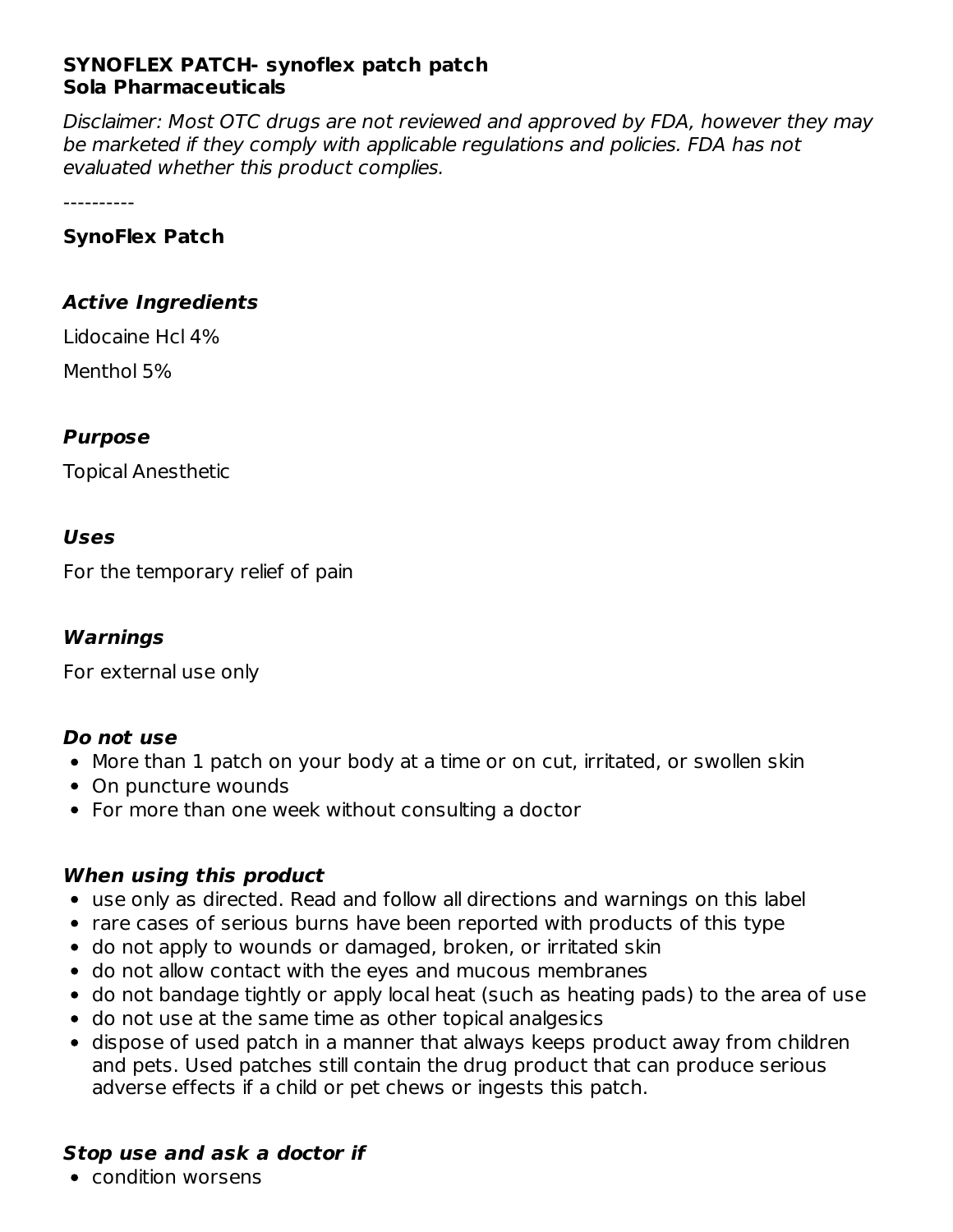- redness is present
- irritation develops
- symptoms persist for more than 7 days or clear up and occur again within a few days
- you experience signs of skin injury, such as pain, swelling, or blistering where the product was applied

# **If pregnant or breast-feeding**

ask a healthcare professional before use.

# **Keep out of reach of children and pets**

If swallowed, get medical help or contact a Poison Control Center right away.

## **Directions**

## **Adults and children over 12 years:** Clean and dry the affected area

- Open pouch and remove one patch
- Remove the protective film from the patch and apply patch to the affected area
- Reseal pouch containing unused patches after each use
- Use 1 patch for up to 12 hours

# **Children 12 years or younger:** ask a doctor

# **Other Information**

- Avoid storing product in direct sunlight
- Protect product from excessive moisture

# **Other Ingredients**

Acrylic Adhesive

# **Questrions or comments?**

866-747-7365 Manufactured for: Sola Pharmaceuticals LLC Baton Rouge, LA 70810 SynoFlex Patch Topical Pain Patch For temporary relief of pain NDC 70512-015-15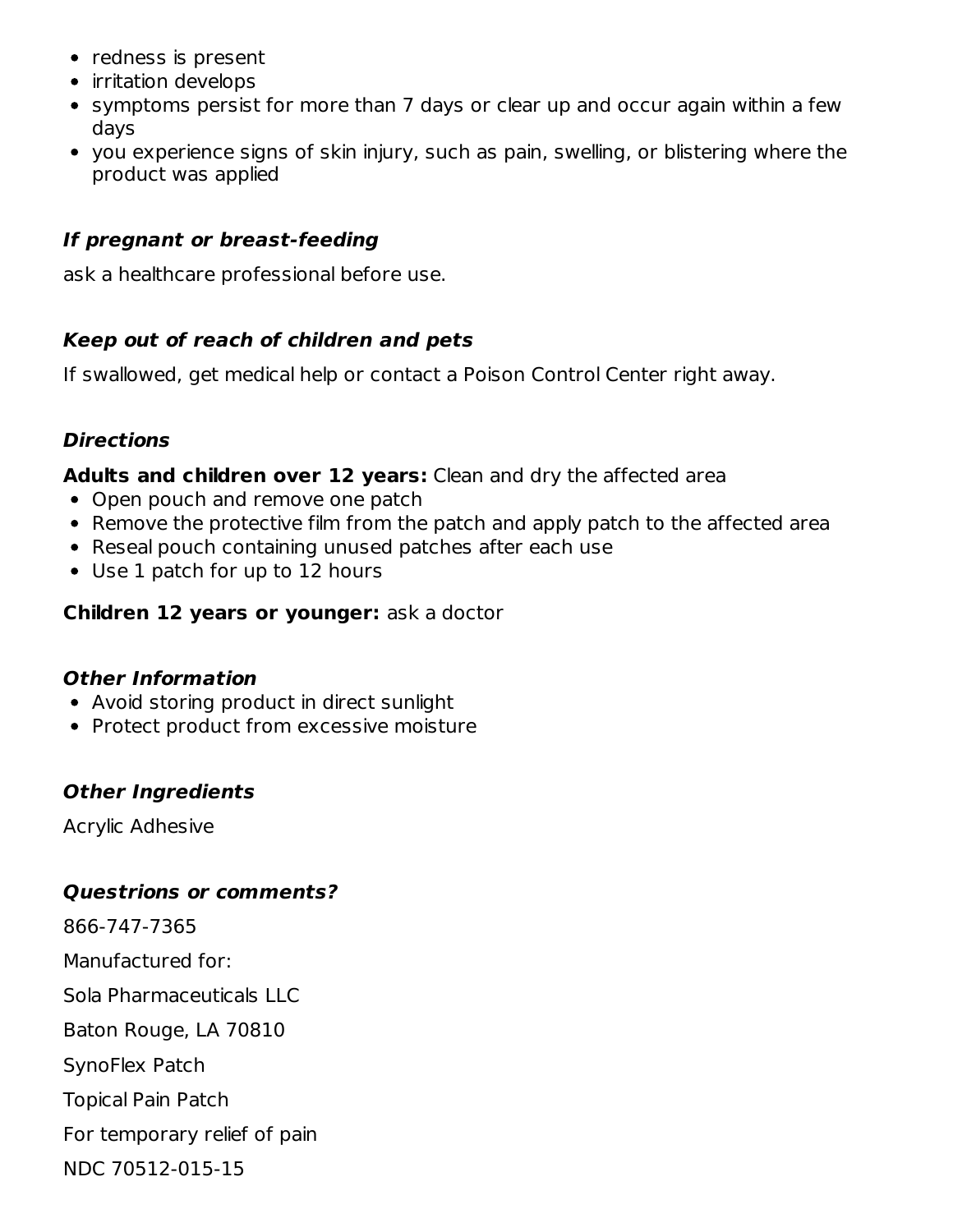### Qty: 15 Flex Patches

## (5 per Resealable Pouch) x 3



| <b>SYNOFLEX PATCH</b><br>synoflex patch patch                               |                                             |  |                           |                  |                 |  |  |  |  |  |  |  |  |
|-----------------------------------------------------------------------------|---------------------------------------------|--|---------------------------|------------------|-----------------|--|--|--|--|--|--|--|--|
|                                                                             |                                             |  |                           |                  |                 |  |  |  |  |  |  |  |  |
| <b>Product Information</b>                                                  |                                             |  |                           |                  |                 |  |  |  |  |  |  |  |  |
| <b>Product Type</b>                                                         | HUMAN OTC DRUG                              |  | <b>Item Code (Source)</b> |                  | NDC:70512-015   |  |  |  |  |  |  |  |  |
| <b>Route of Administration</b>                                              | <b>TOPICAL</b>                              |  |                           |                  |                 |  |  |  |  |  |  |  |  |
|                                                                             |                                             |  |                           |                  |                 |  |  |  |  |  |  |  |  |
| <b>Active Ingredient/Active Moiety</b>                                      |                                             |  |                           |                  |                 |  |  |  |  |  |  |  |  |
| <b>Ingredient Name</b>                                                      | <b>Basis of Strength</b>                    |  |                           | <b>Strength</b>  |                 |  |  |  |  |  |  |  |  |
| LIDOCAINE HYDROCHLORIDE (UNII: V13007Z41A) (LIDOCAINE -<br>UNII:98PI200987) | LIDOCAINE HYDROCHLORIDE<br><b>ANHYDROUS</b> |  |                           | 40 mg<br>in $1g$ |                 |  |  |  |  |  |  |  |  |
| <b>MENTHOL</b> (UNII: L7T10EIP3A) (MENTHOL - UNII:L7T10EIP3A)               | <b>MENTHOL</b>                              |  |                           | 50 mg<br>in $1g$ |                 |  |  |  |  |  |  |  |  |
|                                                                             |                                             |  |                           |                  |                 |  |  |  |  |  |  |  |  |
| <b>Inactive Ingredients</b>                                                 |                                             |  |                           |                  |                 |  |  |  |  |  |  |  |  |
| <b>Ingredient Name</b>                                                      |                                             |  |                           |                  | <b>Strength</b> |  |  |  |  |  |  |  |  |